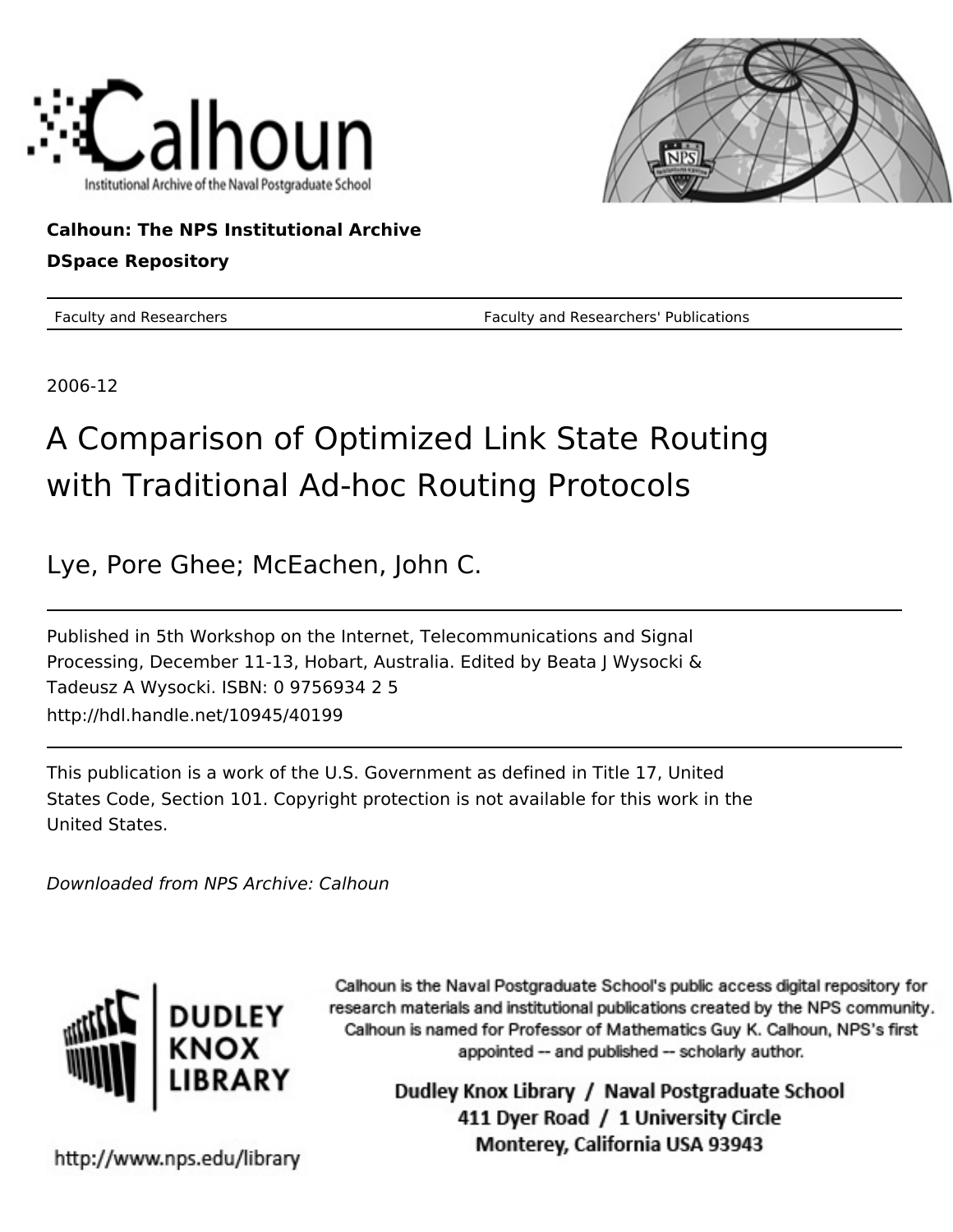# **University of Nebraska - Lincoln [DigitalCommons@University of Nebraska - Lincoln](http://digitalcommons.unl.edu?utm_source=digitalcommons.unl.edu%2Fusnavyresearch%2F2&utm_medium=PDF&utm_campaign=PDFCoverPages)**

[U.S. Navy Research](http://digitalcommons.unl.edu/usnavyresearch?utm_source=digitalcommons.unl.edu%2Fusnavyresearch%2F2&utm_medium=PDF&utm_campaign=PDFCoverPages) [US Department of Defense](http://digitalcommons.unl.edu/usdeptdefense?utm_source=digitalcommons.unl.edu%2Fusnavyresearch%2F2&utm_medium=PDF&utm_campaign=PDFCoverPages)

12-13-2006

# A Comparison of Optimized Link State Routing with Traditional Ad-hoc Routing Protocols

Pore Ghee Lye *Monterey, California, United States*

John C. McEachen *Monterey, California, United States*, mceachen@nps.edu

Follow this and additional works at: [http://digitalcommons.unl.edu/usnavyresearch](http://digitalcommons.unl.edu/usnavyresearch?utm_source=digitalcommons.unl.edu%2Fusnavyresearch%2F2&utm_medium=PDF&utm_campaign=PDFCoverPages) Part of the [Operations Research, Systems Engineering and Industrial Engineering Commons](http://network.bepress.com/hgg/discipline/305?utm_source=digitalcommons.unl.edu%2Fusnavyresearch%2F2&utm_medium=PDF&utm_campaign=PDFCoverPages)

Lye, Pore Ghee and McEachen, John C., "A Comparison of Optimized Link State Routing with Traditional Ad-hoc Routing Protocols" (2006). *U.S. Navy Research.* Paper 2. [http://digitalcommons.unl.edu/usnavyresearch/2](http://digitalcommons.unl.edu/usnavyresearch/2?utm_source=digitalcommons.unl.edu%2Fusnavyresearch%2F2&utm_medium=PDF&utm_campaign=PDFCoverPages)

This Article is brought to you for free and open access by the US Department of Defense at DigitalCommons@University of Nebraska - Lincoln. It has been accepted for inclusion in U.S. Navy Research by an authorized administrator of DigitalCommons@University of Nebraska - Lincoln.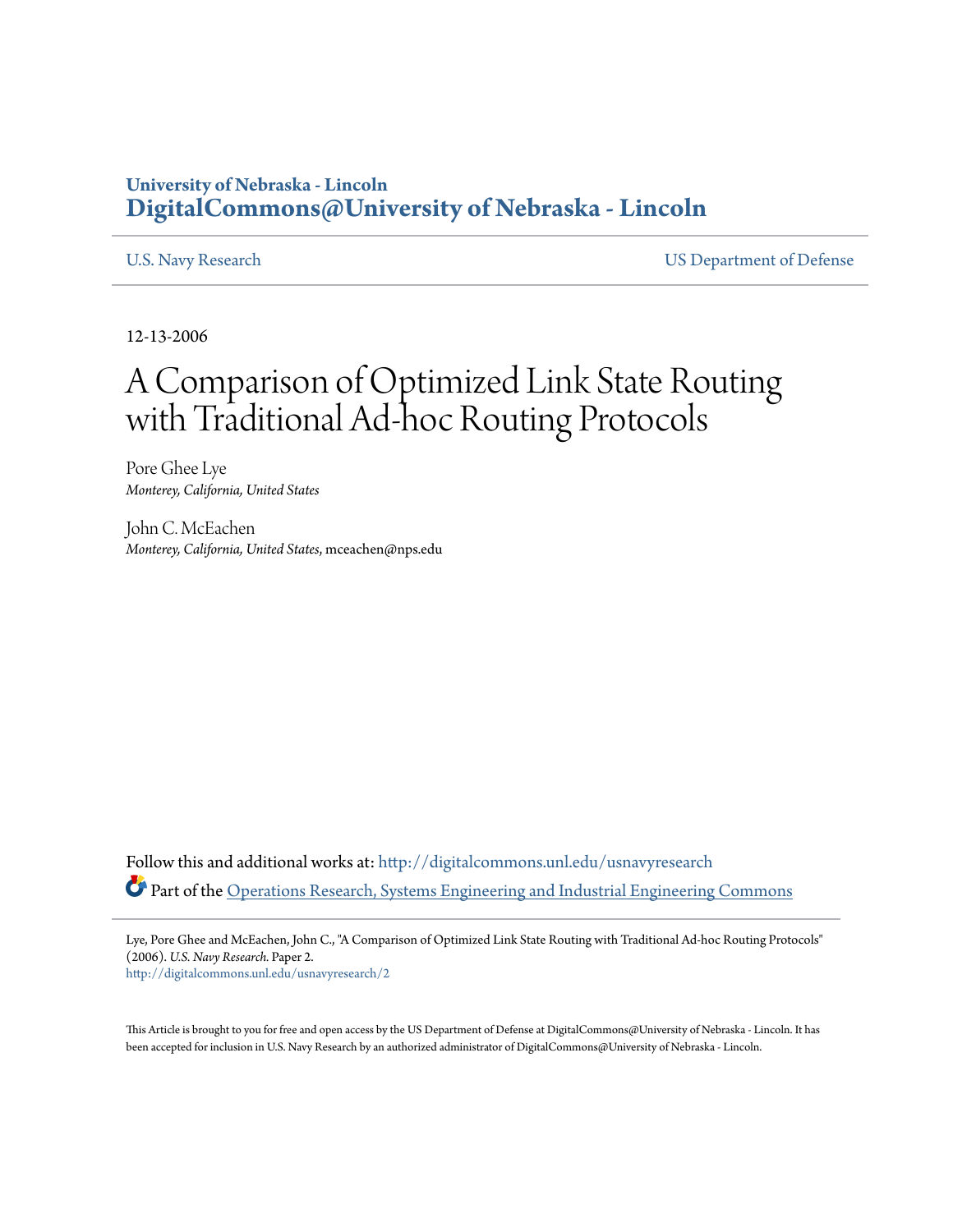# A Comparison of Optimized Link State Routing with Traditional Ad-hoc Routing Protocols

Pore Ghee Lye and John C. McEachen Department of Electrical and Computer Engineering Naval Postgraduate School Monterey, California, United States mceachen@nps.edu

*Abstract***— The performance of mobile ad-hoc networks (MANET) is related to the efficiency of the routing protocols in adapting to frequently changing network topology and link status. This paper addresses the issue by comparing the relative performance of three key ad-hoc routing protocols: Destination-sequenced Distance Vector (DSDV), Ad-hoc Ondemand Distance Vector (AODV) and Optimized Link State Routing (OLSR). The protocols are tested based on two scenarios, namely, tactical networks for ships and sensor-based network nodes. Four performance metrics were measured by varying the maximum speed of mobile hosts, network size and traffic load, to assess the routing capability and protocol efficiency. The simulation results indicate that AODV performs better than OSLR and DSDV in the first scenario. Although OLSR also performed relatively well, the associated high routing overhead is the dominant reason for not choosing it. On the other hand, OLSR emerged as the protocol of choice for sensor networks, where the high routing overhead is counteracted by consistently better performance in all other metrics. Due to the slow evolution of the sensor network topology, OLSR performed satisfactorily for best effort traffic but needed subtle adjustments to balance between latency and bandwidth to meet the requirements of delay-sensitive applications.** 

### I. INTRODUCTION

An ad-hoc network is often described as a collection of mobile platforms or nodes where each node can move freely and arbitrarily without the benefit of any fixed infrastructure except for the nodes themselves. They are often autonomous, self-configuring, and adaptive, which make them an excellent candidate for many unique military applications. The rapid adoption of wireless networking technology in the commercial sector using IEEE 802.11 based WLAN specifications is an excellent example. It provides a compelling platform where it is only prudent that the military would leverage and extend the capability of such wireless solutions to respond to its unique needs. This also results in a need to identify a new class of routing protocols.

Existing commercial routing protocols, such as the Open Shortest Path First (OSPF) standard [1], which uses periodic hello messages to determine network connectivity, were never designed to be used in an environment in which the network topology can change rapidly and in which nodes are

connected by low data rate, high bit error links. It reinforces the fact that existing commercial protocols specifically developed for the wired infrastructure must be appropriately modified before they are used in the wireless ad-hoc networking environment.

Protocol development efforts for ad-hoc networks are widespread in the wireless networking research arena. These efforts are largely fueled by the formation of the mobile adhoc networking (MANET) working group within the Internet Engineering Task Force (IETF) in 1999, to develop a routing framework for IP-based protocols in ad-hoc networks. The latest among such works is the introduction of Internet draft RFC 3626 [2] or Optimized Link State Routing (OLSR) protocol. The OLSR protocol is an improvement over the older and less effective proactive routing protocol, the Destination-Sequenced Distance Vector (DSDV) protocol. It uses a different routing technique designed to adapt to a network which is dense and where data transmission is assumed to occur frequently between large numbers of nodes.

It is observed that most routing protocol research studies for MANET are generally focused on performance optimization for mobile nodes that have no constraints over the implementation of IEEE 802.11 physical channel. The nodes are always assumed to have the physical means for an elevated antenna which can efficiently transmit and find routes between communicating nodes. However, such an assumption does not necessarily hold true where rapid adhoc deployment of a surveillance mission is concerned. An example is the application of wireless sensor networks, where nodes typically operate autonomously and are very low profile. Therefore, it is useful to understand if the relative merits of MANET-based routing protocols would apply consistently well into the environmental characteristics of sensor networks.

Our goal is to carry out a systematic performance study of three ad-hoc network routing protocols using an open source network simulation tool called NS-2 [3]. The three routing protocols that will be investigated are, Ad-hoc On-Demand Distance Vector (AODV) protocol [4], Destination-Sequenced Distance Vector (DSDV) [5], and Optimized Link State Routing (OLSR). Both DSDV and OLSR are regarded as proactive routing protocols that utilize a tabledriven technique by recording all routes they find between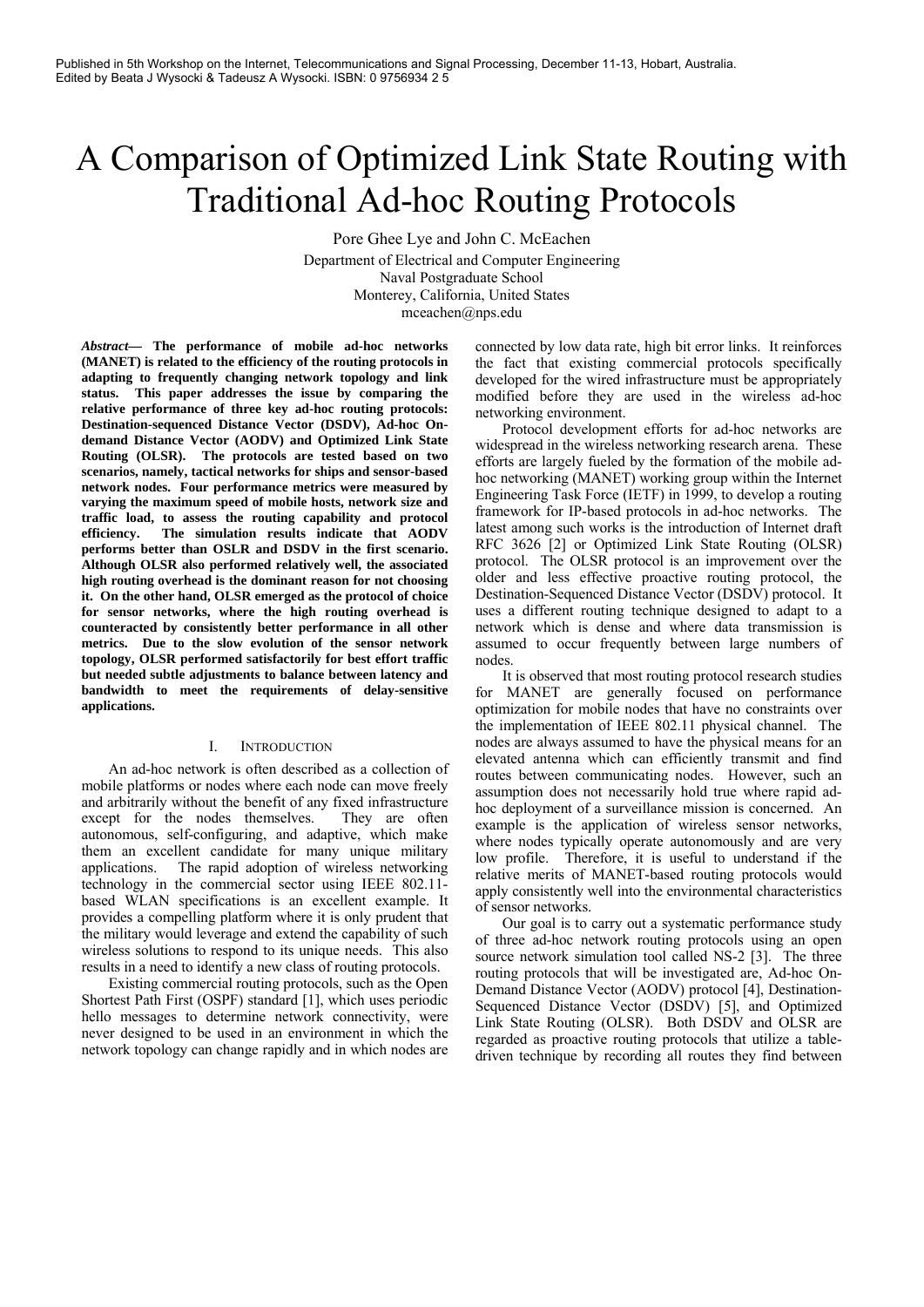all source-destination pairs regardless of the use or need of such route. The OLSR protocol, however, is relatively new and the key concept used is that of multipoint relays (MPRs). The use of MPRs is to minimize routing overhead by reducing duplicated retransmissions of routing information in the same region. It is an optimization over a pure link state protocol and henceforth expected to perform better in large and dense ad-hoc networks [6].

For the experiments, the latest release of NS-2 (ns-2.29 [7]) is used. NS-2 is a discrete event simulator widely used in the networking research community. In general, the NS-2 installation will include all software extensions – contributed code developed by the Monarch research group in Carnegie Mellon University (CMU) for simulating multihop wireless networks. It contains a detailed model of the physical and link layer behavior of a wireless network based on the 802.11 specifications and allows arbitrary movement of nodes within a network area. The AODV and DSDV protocols are also provided as part of the NS-2 installation. The simulation for OLSR is implemented using 3rd party software called UM-OLSR, Version 8.8.0 that is developed by the University of Murcia, Spain [8].

The first objective is to benchmark the performance of the routing protocols based on the technical characteristics of conventional platform-based communication nodes such as a naval patrol vessel. In the context of mobility, a group mobility model is used to simulate movements of military tactical networks. The second objective is to evaluate the scalability of these routing protocols and their performance by extending the simulations to model for higher density and very low profile mobile nodes.

Four important performance metrics are evaluated – packet delivery fraction, average end-to-end delay of data packets, routing overhead, and normalized routing load. The first two metrics are the most important for best effort traffic. The routing overhead and routing load metric evaluate the efficiency of the routing protocol.

### II. SHIP PLATFORM NODE SCENARIO

# *A. Influence of Mobility Rate*

For a better understanding of how the mobility rate affects routing protocol performance, the node speed is increased from 5m/s (about 10knots/hr) to 25m/s (about 50knots/hr) in steps of 5m/s with the number of nodes kept constant, i.e., 20 nodes with a group size of five in a one kilometer squared area. Each node has a pause time of two seconds to simulate a high mobility environment. The traffic type is CBR with a 512 byte data packet. The application agent is sending at a rate of 10 packets per second whenever a connection is made. All peer to peer connections are started at times uniformly distributed between zero and 200 seconds. Each data point presented for this simulation is an average of 3 runs with a different starting seed for the random generator when it loads the mobile nodes into the simulation area, each lasting 200 seconds. The default parameters of the 914MHz Lucent WaveLAN DSSS radio interface model are used. The maximum data rate is set at 2 Mbps, and the IEEE 802.11 distributed coordination function

|                                       |  |  |  |  |  |  | (DCF) is used as the MAC layer protocol. Table 1 |  |  |
|---------------------------------------|--|--|--|--|--|--|--------------------------------------------------|--|--|
| summarizes the simulation parameters. |  |  |  |  |  |  |                                                  |  |  |

| <b>Mobility</b>        |                          |  |  |  |  |  |  |
|------------------------|--------------------------|--|--|--|--|--|--|
| Number of Nodes (N)    | 20                       |  |  |  |  |  |  |
| Map Size               | 1000m x 1000m            |  |  |  |  |  |  |
| Mobility Model         | <b>RPGM</b>              |  |  |  |  |  |  |
| Pause Time             | 2s                       |  |  |  |  |  |  |
| Speed                  | $5-10-15-20-25m/s$       |  |  |  |  |  |  |
| <b>Simulation Time</b> | 200s                     |  |  |  |  |  |  |
| <b>Traffic</b>         |                          |  |  |  |  |  |  |
| Traffic Type           | <b>Constant Bit Rate</b> |  |  |  |  |  |  |
| <b>Connection Rate</b> | 10 pkts/sec              |  |  |  |  |  |  |
| # of connections       | 10                       |  |  |  |  |  |  |
| Packet Size            | 512 bytes                |  |  |  |  |  |  |

Table 1. Simulation parameters of ship nodes



Figure 1. Results of varying mobility rate on (a) PDR (b) average end-toend delay (c) ROH and (d) NRL

Figure 1 depicts the performance metrics as a function of the mobility rates. Figure 1a shows the packet delivery ratio (PDR) for all protocols, which are all >72%. It can be seen that AODV and OLSR generally performed better than DSDV. In all cases, the PDR of AODV and OLSR are also higher as the maximum node speed is increased. Intuitively, the PDR is expected to drop at very high levels of mobility as more timeouts are expected to expire before a failure link is declared lost, and in part to the time needed to propagate information on topology change across the network. However, the PDR results showed otherwise and the trace files had to be inspected. This results from using the clusterbased mobility configuration with the RPGM model, as most of the traffic connections are found to be made within the clusters (recall that group size of five is defined) and <20% of the traffic is involved in intercluster connections. As the ship nodes have a relatively good communications infrastructure, the effective range is about 550 m for a transmit power of about 24.5 dBm (280 mW) with a carrier sense threshold of -78dBm. This provides an explanation to why the intercluster connections had little effect on the PDR performance.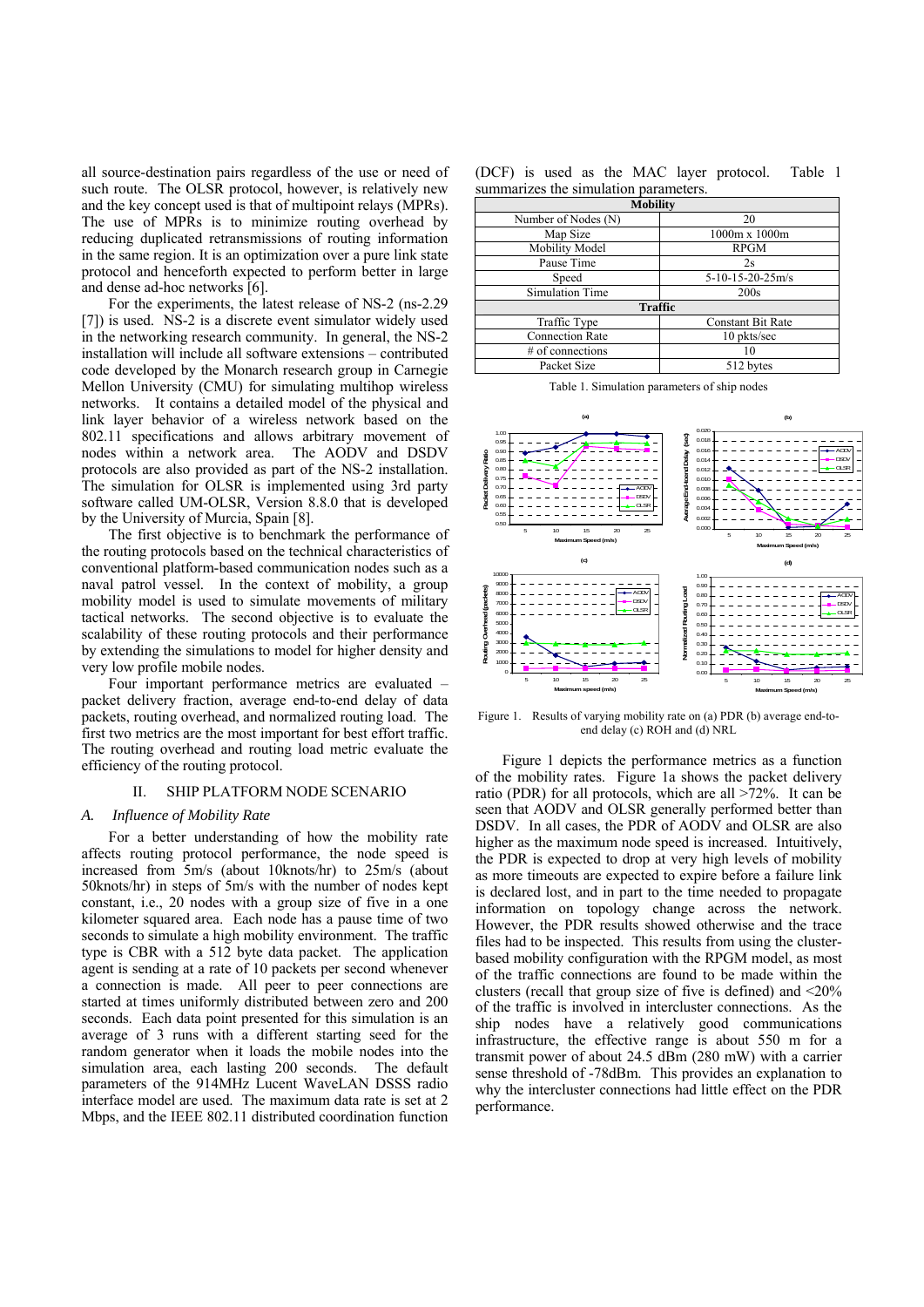

Figure 2. Results of varying node density on (a) PDR (b) average end-toend delay (c) ROH and (d) NRL

The graphs for the routing overhead packets (ROH) and normalized routing load (NRL) metrics have similar shapes, since in these scenarios the PDR is generally very high. As a result, only the level of both curves changes, i.e., NRL is actually ROH divided by the number of delivered data packets. In Figure 1d, although the NRL of OLSR is about four times higher than AODV, the effects on the average end-to-end delay are not significant (see Figure 1c). For the simulation, the traffic load per connection is only 41 kbps with a full load of approximately 410 kbps when there are ten connections, which represents less than 25% of the overall network throughput of 2 Mbps. Therefore, with the group mobility configuration, the routing protocols will provide better results at higher mobility and the PDF will remain stable at >91% from 15m/s onwards.

# *B. Influence of Node Density*

The density of nodes should have a significant influence on the routing protocols performance. In general, low density may cause the network to be frequently disconnected and high density increases the contention, resulting in a low per node throughput. In the second set of simulations, the number of nodes per simulation area is increased from 10 to 50 nodes with the rest of the simulation parameters remain unchanged. The goal is not to find the optimal density of nodes, but rather to study how the protocols would scale to different node densities.

Figure 2 shows the performance metrics of the protocols as a function of node density. An important observation is that the protocols actually delivered close to 100% of data packets (Figure 2a) despite being in a scenario with a density of only 10 nodes per area, which is not expected in a frequently disconnected network. The reason for this was discussed in the earlier observation of the trace files. Otherwise, the effects of disconnected network due to low node density are evident from the results of 20 and 30 nodes per area, where the PDR improved gradually from around 71% to greater than 91% in all cases as the node density is increased vis-à-vis improvement in network connectivity. However, Figure 2c and 2d revealed a potential problem with OLSR as the routing loads appeared to scale linearly with an increase in node density, although the effect is counteracted by a relatively high PDR and low latency as compared to DSDV and AODV. One of the reasons for the massive amount of routing overheads in OLSR is due to the default setting of the Hello packet and topology control intervals, which are two and five seconds, respectively. For DSDV, the periodic update of routes is set at 15 sec by default. As a result, when the proactive protocols are compared at a node density of 50 nodes, OLSR has effectively six times more routing overhead than DSDV. Secondly, while OLSR utilizes MPRs to reduce routing overhead, the implementation did not perform well as a result of the randomness in node positions as the different clusters or group leaders can move in different bearings. In this case, the MPR flooding method is inefficiently used.



Figure 3. Results of varying connection rate on (a) PDR (b) average endto-end delay (c) ROH and (d) NRL



Figure 4. Results of varying number of data connections on (a) PDR (b) average end-to-end delay (c) ROH and (d) NRL

Lastly, as in the case of mobility test, AODV clearly performs better in terms of PDR, while at the same time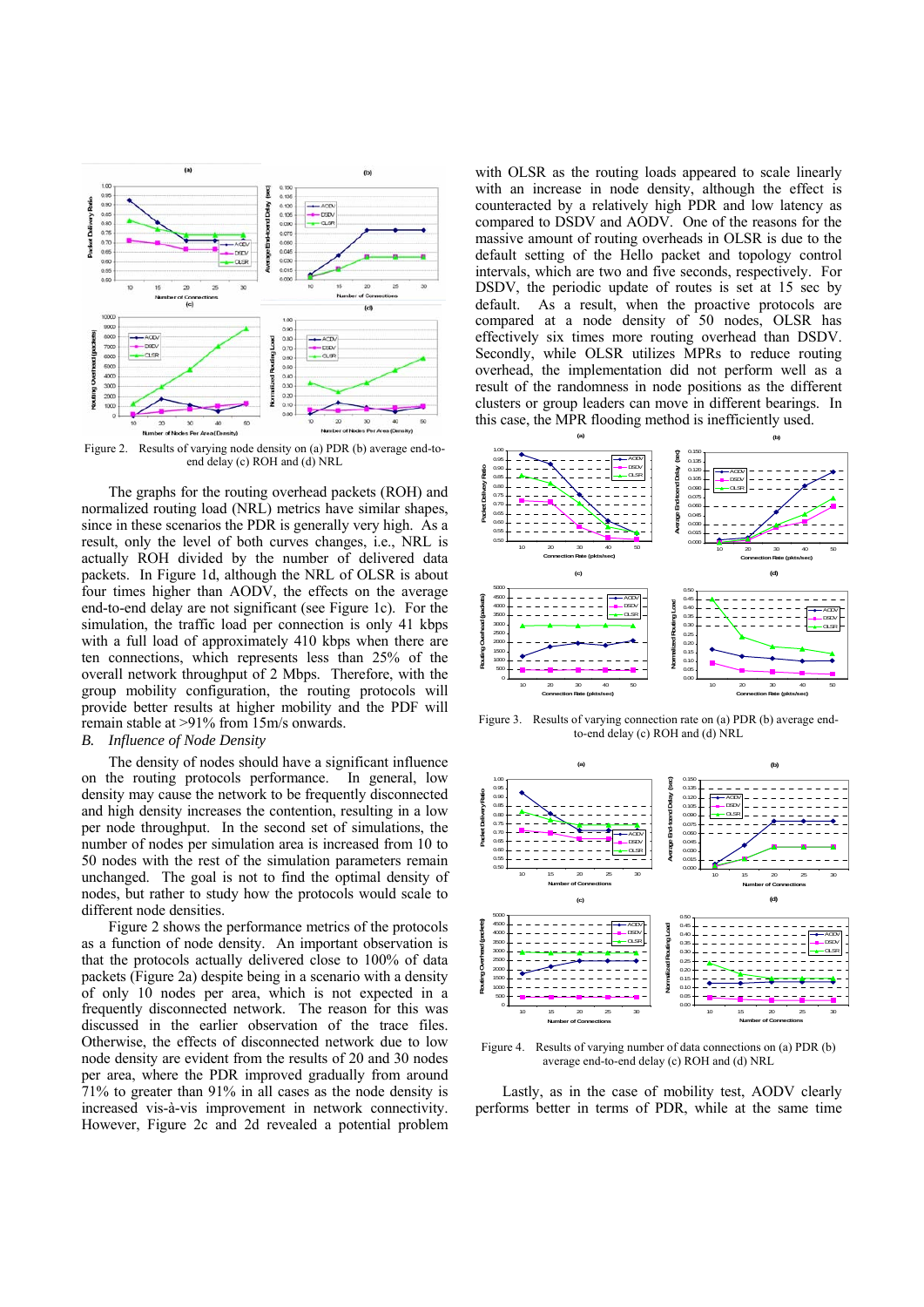maintaining a very low routing load and low average end-toend delay.

# *C. Influence of Network Loading*

Figures 3 and 4 depict the effects of network loading on the performance metrics by increasing either the connection rate or the number of data connections from 10 to 50 and 10 to 30, respectively.

Figures 3a and 4a show that the PDR for all protocols have a declining trend when the connection rate is increased. although the case is less obvious when the increasing number of data connections. As the node density is low it is more likely to result in network fragmentation as the protocols react to topology changes. Because the connection rate is high, each link breakage resulted in more dropped packets, which explains the low PDR from a connection rate of 20 pkts/sec onward. Both AODV and OLSR reacted consistently to the two network loading conditions. The latency of AODV increased significantly from 5 ms to 117 ms and 3 ms to 37 ms, whereas the latency of OLSR increased from 2 ms to 80 ms and 5 ms to 37 ms when the connection rate and number of connections were increased. All the protocols appeared to follow an increasing trend in network latency when the network load was increased. This is consistent with the declining PDR in Figure 3a, but Figure 4a showed that the protocols are less affected by the increase in number of connections, and OLSR actually performed marginally better than AODV and DSDV.

From Figure 3c and 4c, the results for DSDV always demonstrated a lower ROH than AODV and OLSR. The advantage is a factor of 5-to-6 times. When either the connection rate or number of connections increases, the NRL for OLSR slowly approaches the routing efficiency of AODV. The NRL indicated a factor of 1.4 to 2 times performance differentials between the routing efficiencies of AODV and OLSR. So, AODV is better than OLSR in that metric. In fact, the margin is bigger when the network load is light. In addition, it can be seen that AODV outperformed OLSR by a factor of up to 5 times in NRL, i.e., when there are 10 connections sending at individual data rate of 41 kbps, OLSR with NRL of about 0.45 will need to send out approximately one routing packet for every two data packets.

### III. SENSOR NODE BASED SCENARIO

In this scenario, the objective is to analyze how well the routing protocols scale with the size of a sensor network. The context of a sensor network in this paper is defined as an autonomous, multihop, wireless network with nondeterministic routes over a set of physical layers that can serve numerous sensor applications without manual reconfiguration. The simulation focuses mainly on the constraints of the physical environment on overall routing performance and does not address how the routing behavior may potentially affect the dynamics of what the higher layer applications may impose.

The physical profile of a sensor node is assumed to be no smaller than 0.1m and has sufficient energy for extended transmission placed in a simulation area of 200m by 200m. The grid size is made small to avoid incurring long simulation runtime and in part due to low mobility of the nodes. The mobility is to account for the drifting effect of the sea surface which is not necessarily stationary. Also, instead of limiting the broadcast range of the 802.11 radios to simulate communications range of sensor nodes as suggested in [9], a similar effect is achieved by reducing the antenna height from a default value of 1.5m to 0.1m. As such, traffic connections are established via a generic MAC algorithm rather than an imposed hypothetical bound which limits the number of nodes that can receive any broadcast message that is sent. Another key area that is considered for the sensor networking scenario is that the data traffic is not generated in an N-by-N fashion. Instead, there is a designated sink node that will either pull or receive data generated by other sensor nodes. This unique traffic pattern is modeled by modifying the generated traffic files by hand, in which two specific nodes are designated as sink nodes. The two sink nodes are created to simulate node redundancy for operational availability and at least 50% of CBR sources created will be destined to either one of the sink nodes. The rest of the simulation parameters are varied accordingly to analyze the effects of mobility, node density, and network loading have on the protocol performance.

# *A. Influence of Mobility Rate*

During this experiment, the number of nodes is kept constant, i.e., there is only one cluster of 50 nodes. The node speed is varied from 0.5m/s to 2.5m/s in steps of 0.5m/s. Each node has a pause time of 100s to simulate a low mobility environment. The traffic type is CBR with 512 byte data packets. The application agent is sending at a rate of 10 packets per second whenever a connection is made. All peer to peer connections are started at times uniformly distributed between zero and 100 seconds. The averaging of the data points is not done for this simulation because of very long simulation runtime with OLSR. The same 802.11 radio interface at a 2 Mbps data rate is used.

Figure 5 depicts the performance metrics as a function of the mobility rates. Figure 5a shows a declining trend in PDR for all protocols when the maximum node speed is increased. Both AODV and OLSR outperformed DSDV as expected, at a margin of at least 20% higher in PDR. DSDV is unable to effectively deliver data in a dynamic network populated by a large number of nodes. Since sensor nodes are typically low in mobility, the result is actually more significant at node speed of 0.5m/s or below. At the lowest maximum speed of 0.5m/s, the PDR of OLSR reached the level of 92%, which is significantly better than AODV (76%) and DSDV (69%).

Figure 5b provides a result that is consistent with the theoretical performance capability of proactive protocols in a fixed network. With a network of a large number of nodes with low mobility, the occurrence of link outage is relatively small, so we expect proactive protocols to yield low route latency as compared to reactive protocol. However, in the case DSDV, it is clear that the very low average end-to-end delay is a direct result of the low PDR which indicated a biased preference to short paths with low delays by the protocol. While this may be a good routing strategy for best effort traffic, it will not work well for supporting higher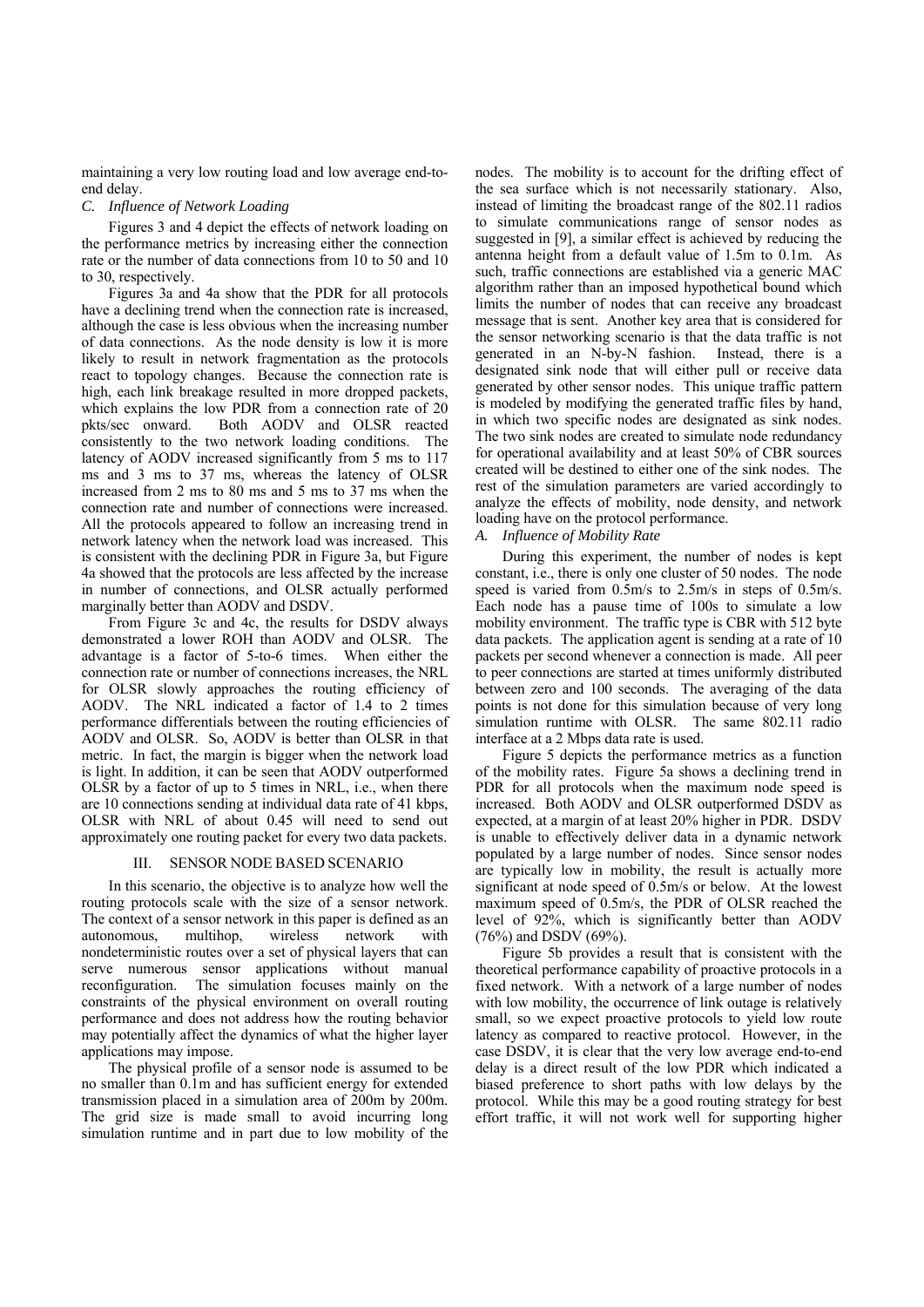priority traffic such as voice and video, which require a good balance of high PDR and low latency.



Figure 5. Results of varying mobility rate on (a) PDR (b) average end-toend delay (c) ROH and (d) NRL

The ROH and NRL performance differentials between DSDV and the other two protocols are as explained in Section A of this chapter. The significant point is that OLSR has generally performed better than AODV in all metrics concerning the influence of node mobility on routing protocols.

## *B. Influence of Node Density*

As the scenario is to model a sensor field for this simulation, the number of nodes per simulation area is increased from 20 to 100 nodes with the rest of the simulation parameters remaining unchanged. The effective radio range for 802.11 with 0.1 m node height with two-ray path propagation model is 36.7 meters. So, in the context of sensor networks, the 20 to 100 nodes per area represents a density of  $\approx$  5.2 to 10.6.

Figure 6 shows the performance metrics of the protocols as a function of node density. As Figure 6a shows, there is a general down trend of PDR for all protocols when the node density is increased. Although OLSR performs relatively well amongst the three protocols, the result actually contradicts the theory that OLSR will perform better in a large and dense network [6]. It can be seen that at 20 nodes per area, the PDR of OLSR is almost 100% but dropped gradually to 58% at 100 nodes per area. However, a scalability modeling of ad-hoc routing protocols research done in [10] provided a distinctive argument to this. Specifically, in some relatively low density scenarios, the proportion of PDR can increase as more nodes are added because network fragmentation is reduced. But for some high density scenarios, adding nodes can result in good quality N-hop route being replaced by poor quality (N-1) hop route. This effect is clearly visible in results of this simulation.



Figure 6. Results of varying node density on (a) PDR (b) average end-toend delay (c) ROH and (d) NRL

Both AODV and DSDV have similar NRL, which are approximately 0.05 for 20 nodes, whereas the NRL for OLSR is higher at 0.3. AODV and OLSR introduced more ROH as the number of nodes increased, with the load of AODV growing faster than for OLSR (see Figure 6c and 6d). At 100 nodes, the NRLs for AODV and OLSR are 8.1 and 5.7, respectively. That means that for every data packet sent, AODV will require an additional eight routing overhead packets as opposed to about six for OLSR. This is a serious concern because with more packets sent, the chance of collision will be higher in a contention based network. This causes the delay of the application to increase indirectly. Figure 6b provides a proof of this effect. In general, OLSR is more scalable than AODV with respect to the number of nodes per area. It seems that 40 nodes per area is the turning point. For more than 40 nodes, OLSR performs better than AODV in PDR, NRL and average end-to-end delay.

*C. Influence of Network Loading* 

Figures 7 and 8 depict the effects of network loading on the performance metrics by increasing either the connection rate or the number of data connections from 10 to 50 and 10 to 30 respectively.

Figures 7a and 8a show that the PDR for all protocols have a declining trend when the connection rate is increased. The PDR of OLSR dropped from 92% to 33% when the connection rate is increased from 10 to 50, AODV dropped from 76% to 25%, while that of DSDV dropped from 69% to 34%. The PDR for all protocols dropped more gradually with increasing number of connections. Both AODV and OLSR are able to maintain >50% PDR in the latter case.

As Figure 7b shows, for connection rate of 10 pkts/sec, all the protocols have relatively small latency of <14ms. The latency increases gradually with the connection rate until it reached 40 pkts/sec where the latency of AODV and OLSR increased more rapidly than that of DSDV. The difference in latency between the load at 40 pkts/sec and 50 pkts/sec is about three times, i.e., from 75 ms and 240 ms, which is